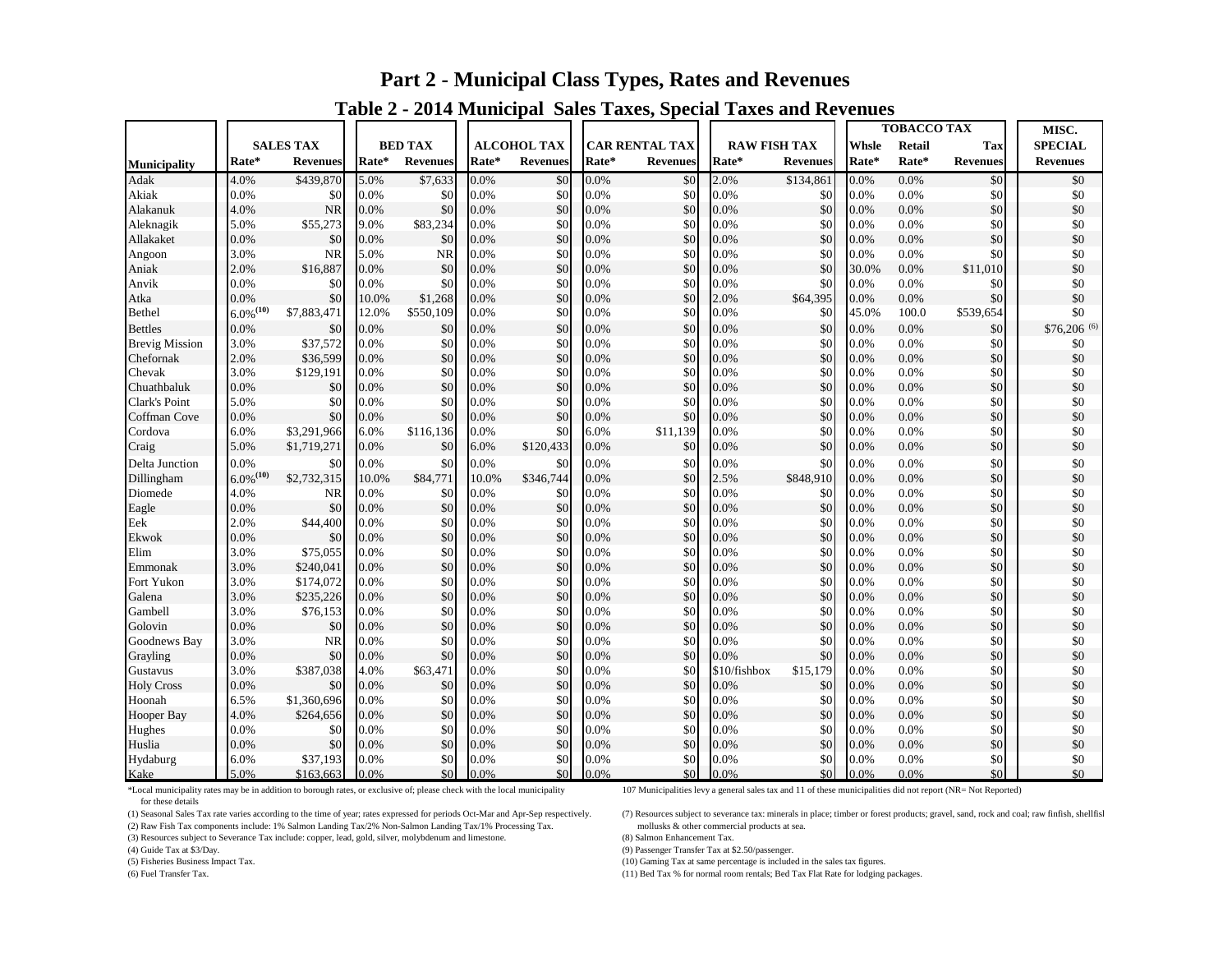## **Part 2 - Municipal Class Types, Rates and Revenues**

|                        |       |                  |               |                 |       |                    |       |                       |       |                     | <b>TOBACCO TAX</b> |         |                 | MISC.           |
|------------------------|-------|------------------|---------------|-----------------|-------|--------------------|-------|-----------------------|-------|---------------------|--------------------|---------|-----------------|-----------------|
|                        |       | <b>SALES TAX</b> |               | <b>BED TAX</b>  |       | <b>ALCOHOL TAX</b> |       | <b>CAR RENTAL TAX</b> |       | <b>RAW FISH TAX</b> | <b>Whsle</b>       | Retail  | Tax             | <b>SPECIAL</b>  |
| <b>Municipality</b>    | Rate* | <b>Revenues</b>  | Rate*         | <b>Revenues</b> | Rate* | <b>Revenues</b>    | Rate* | <b>Revenues</b>       | Rate* | <b>Revenues</b>     | Rate*              | Rate*   | <b>Revenues</b> | <b>Revenues</b> |
| Kaltag                 | 0.0%  | \$0              | 0.0%          | \$0             | 0.0%  | \$0                | 0.0%  | \$0                   | 0.0%  | \$0                 | 0.0%               | 0.0%    | \$0             | \$0             |
| Kasaan                 | 0.0%  | \$0              | 0.0%          | \$0             | 0.0%  | \$0                | 0.0%  | \$0                   | 0.0%  | \$0                 | 0.0%               | 0.0%    | \$0             | \$0             |
| Klawock                | 6.0%  | \$669,514        | 6.0%          | \$4,810         | 0.0%  | \$0                | 0.0%  | \$0                   | 0.0%  | \$0                 | 0.0%               | 0.0%    | \$0             | \$0             |
| Kotlik                 | 3.0%  | NR               | 0.0%          | \$0             | 0.0%  | \$0                | 0.0%  | \$0                   | 0.0%  | \$0                 | 0.0%               | 0.0%    | \$0             | \$0             |
| Koyuk                  | 2.0%  | \$33,908         | 0.0%          | \$0             | 0.0%  | \$0                | 0.0%  | \$0                   | 0.0%  | \$0                 | 0.0%               | 0.0%    | \$0             | \$0             |
| Koyukuk                | 0.0%  | \$0              | 0.0%          | \$0             | 0.0%  | \$0                | 0.0%  | \$0                   | 0.0%  | \$0                 | 0.0%               | 0.0%    | 30              | \$0             |
| Kwethluk               | 5.0%  | \$81,293         | 0.0%          | \$0             | 0.0%  | \$0                | 0.0%  | \$0                   | 0.0%  | \$0                 | 0.0%               | 0.0%    | \$0             | \$0             |
| Lower Kalskag          | 0.0%  | \$0              | 0.0%          | \$0             | 0.0%  | \$0                | 0.0%  | \$0                   | 0.0%  | \$0                 | 0.0%               | 0.0%    | \$0             | \$0             |
| Manokotak              | 2.0%  | \$4,115          | 0.0%          | \$0             | 0.0%  | \$0                | 0.0%  | \$0                   | 0.0%  | \$0                 | 0.0%               | 0.0%    | \$0             | \$0             |
| Marshall               | 4.0%  | \$112,172        | 0.0%          | \$0             | 0.0%  | \$0                | 0.0%  | \$0                   | 0.0%  | \$0                 | 0.0%               | 0.0%    | \$0             | \$0             |
| McGrath                | 0.0%  | \$0              | 10.0%         | \$0             | 0.0%  | \$0                | 0.0%  | \$0                   | 0.0%  | \$0                 | 0.0%               | 0.0%    | \$0             | \$0             |
| Mekoryuk               | 4.0%  | \$36,415         | 0.0%          | \$0             | 0.0%  | \$0                | 0.0%  | \$0                   | 4.0%  | \$0                 | 0.0%               | 0.0%    | \$0             | \$0             |
| Metlakatla             | 0.0%  | \$0              | 0.0%          | \$0             | 0.0%  | \$0                | 0.0%  | \$0                   | 0.0%  | \$0                 | 0.0%               | 0.0%    | \$0             | \$0             |
| Mountain Village       | 3.0%  | \$158,892        | 0.0%          | \$0             | 0.0%  | \$0                | 0.0%  | \$0                   | 0.0%  | \$0                 | 0.0%               | 0.0%    | \$0             | \$0             |
| Napakiak               | 4.0%  | \$75,643         | 0.0%          | \$0             | 0.0%  | \$0                | 0.0%  | \$0                   | 0.0%  | \$0                 | 0.0%               | 0.0%    | \$0             | \$0             |
| Napaskiak              | 3.0%  | \$12,148         | 0.0%          | \$0             | 0.0%  | \$0                | 0.0%  | \$0                   | 0.0%  | \$0                 | 0.0%               | 0.0%    | \$0             | \$0             |
| Nenana                 | 4.0%  | \$141,477        | 0.0%          | \$0             | 0.0%  | \$0                | 0.0%  | \$0                   | 0.0%  | \$0                 | 0.0%               | 0.0%    | \$0             | \$0             |
| <b>New Stuvahok</b>    | 0.0%  | \$0              | 0.0%          | \$0             | 0.0%  | \$0                | 0.0%  | \$0                   | 0.0%  | \$0                 | $0.0\%$            | 0.0%    | 30              | \$0             |
| Nightmute              | 2.0%  | \$0              | 0.0%          | \$0             | 0.0%  | \$0                | 0.0%  | \$0                   | 0.0%  | \$0                 | 0.0%               | 0.0%    | \$0             | \$0             |
| Nikolai                | 0.0%  | \$0              | 0.0%          | \$0             | 0.0%  | \$0                | 0.0%  | \$0                   | 0.0%  | \$0                 | 0.0%               | 0.0%    | \$0             | \$0             |
| Nome                   | 5.0%  | \$5,319,713      | 6.0%          | \$145,301       | 0.0%  | \$0                | 0.0%  | \$0                   | 0.0%  | \$0                 | 0.0%               | 0.0%    | \$0             | \$0             |
| Nulato                 | 0.0%  | \$0              | 0.0%          | \$0             | 0.0%  | \$0                | 0.0%  | \$0                   | 0.0%  | \$0                 | 0.0%               | 0.0%    | \$0             | \$0             |
| Nunam Iqua             | 4.0%  | \$8,591          | 0.0%          | \$0             | 0.0%  | \$0                | 0.0%  | \$0                   | 0.0%  | \$0                 | 0.0%               | 0.0%    | \$0             | \$0             |
| Nunapitchuk            | 4.0%  | \$59,250         | 0.0%          | \$0             | 0.0%  | \$0                | 0.0%  | \$0                   | 0.0%  | \$0                 | 0.0%               | 0.0%    | 30              | \$0             |
| Pelican                | 4.0%  | \$44,674         | $10\%^{(11)}$ | \$2,932         | 0.0%  | \$0                | 0.0%  | \$0                   | 0.0%  | \$0                 | 0.0%               | 0.0%    | \$0             | \$0             |
| <b>Pilot Station</b>   | 4.0%  | \$117,637        | 0.0%          | \$0             | 0.0%  | \$0                | 0.0%  | \$0                   | 0.0%  | \$0                 | 0.0%               | 0.0%    | \$0             | \$0             |
| Platinum               | 0.0%  | \$0              | 0.0%          | \$0             | 0.0%  | \$0                | 0.0%  | \$0                   | 0.0%  | \$0                 | 0.0%               | 0.0%    | \$0             | \$0             |
| Port Alexander         | 4.0%  | \$13,604         | 6.0%          | \$1,337         | 0.0%  | \$0                | 0.0%  | \$0                   | 0.0%  | \$0                 | 0.0%               | 0.0%    | \$0             | \$0             |
| Quinhagak              | 3.0%  | \$145,308        | 0.0%          | \$0             | 0.0%  | \$0                | 0.0%  | \$0                   | 3.0%  | \$155               | 0.0%               | 0.0%    | \$0             | \$0             |
| Ruby                   | 0.0%  | \$0              | 0.0%          | \$0             | 0.0%  | \$0                | 0.0%  | \$0                   | 0.0%  | \$0                 | 0.0%               | 0.0%    | \$0             | \$0             |
| <b>Russian Mission</b> | 0.0%  | \$0              | 0.0%          | \$0             | 0.0%  | \$0                | 0.0%  | \$0                   | 0.0%  | \$0                 | 0.0%               | 0.0%    | \$0             | \$0             |
| Saint George           | 3.0%  | \$0              | 0.0%          | \$0             | 0.0%  | \$0                | 0.0%  | \$0                   | 3.0%  | \$0                 | 0.0%               | 0.0%    | \$0             | \$0             |
| Saint Mary's           | 3.0%  | \$155,000        | 0.0%          | \$0             | 3.0%  | \$1,601            | 0.0%  | \$0                   | 0.0%  | \$0                 | 3.0%               | 0.0%    | \$25,784        | \$0             |
| Saint Michael          | 4.0%  | \$143,303        | 0.0%          | \$0             | 0.0%  | \$0                | 0.0%  | \$0                   | 0.0%  | \$0                 | 0.0%               | 0.0%    | \$0             | \$0             |
| Saint Paul             | 3.0%  | \$384,086        | 0.0%          | \$0             | 0.0%  | \$0                | 0.0%  | \$0                   | 3.0%  | \$2,061,513         | 0.0%               | 0.0%    | \$0             | \$0             |
| Savoonga               | 3.0%  | \$93,974         | 0.0%          | \$0             | 0.0%  | \$0                | 0.0%  | \$0                   | 0.0%  | \$0                 | 0.0%               | 0.0%    | \$0             | \$0             |
| Scammon Bay            | 4.0%  | \$83,810         | 0.0%          | \$0             | 0.0%  | \$0                | 0.0%  | \$0                   | 0.0%  | \$0                 | 0.0%               | 0.0%    | \$0             | \$0             |
| Shageluk               | 0.0%  | \$0              | 0.0%          | \$0             | 0.0%  | \$0                | 0.0%  | \$0                   | 0.0%  | \$0                 | 0.0%               | 0.0%    | \$0             | \$0             |
| Shaktoolik             | 4.0%  | \$69,025         | 0.0%          | \$0             | 0.0%  | \$0                | 0.0%  | \$0                   | 4.0%  | \$200               | 0.0%               | 0.0%    | \$0             | \$0             |
| Shishmaref             | 2.0%  | \$63,758         | 0.0%          | \$0             | 0.0%  | \$0                | 0.0%  | \$0                   | 0.0%  | \$0                 | 0.0%               | 0.0%    | \$0             | \$0             |
| <b>Stebbins</b>        | 3.0%  | \$66,053         | 0.0%          | \$0             | 0.0%  | \$0                | 0.0%  | \$0                   | 0.0%  | \$0                 | 0.0%               | $0.0\%$ | \$0             | \$0             |

### **Table 2 - 2014 Municipal Sales Taxes, Special Taxes and Revenues**

\*Local municipality rates may be in addition to borough rates, or exclusive of; please check with the local municipality 107 Municipalities levy a general sales tax and 11 of these municipalities did not report (NR= Not Re for these details

(1) Seasonal Sales Tax rate varies according to the time of year; rates expressed for periods Oct-Mar and Apr-Sep respectively. (7) Resources subject to severance tax: minerals in place; timber or forest products; gravel,

(2) Raw Fish Tax components include: 1% Salmon Landing Tax/2% Non-Salmon Landing Tax/1% Processing Tax. mollusks & other commercial products at sea.<br>(3) Resources subject to Severance Tax include: copper, lead, gold, silve

(3) Resources subject to Severance Tax include: copper, lead, gold, silver, molybdenum and limestone.

(4) Guide Tax at \$2.50/passenger.<br>
(5) Fisheries Business Impact Tax.<br>
(5) Fisheries Business Impact Tax.<br>
(5) Gaming Tax at same percentage is include

(10) Gaming Tax at same percentage is included in the sales tax figures.

(6) Fuel Transfer Tax. (11) Bed Tax % for normal room rentals; Bed Tax Flat Rate for lodging packages.